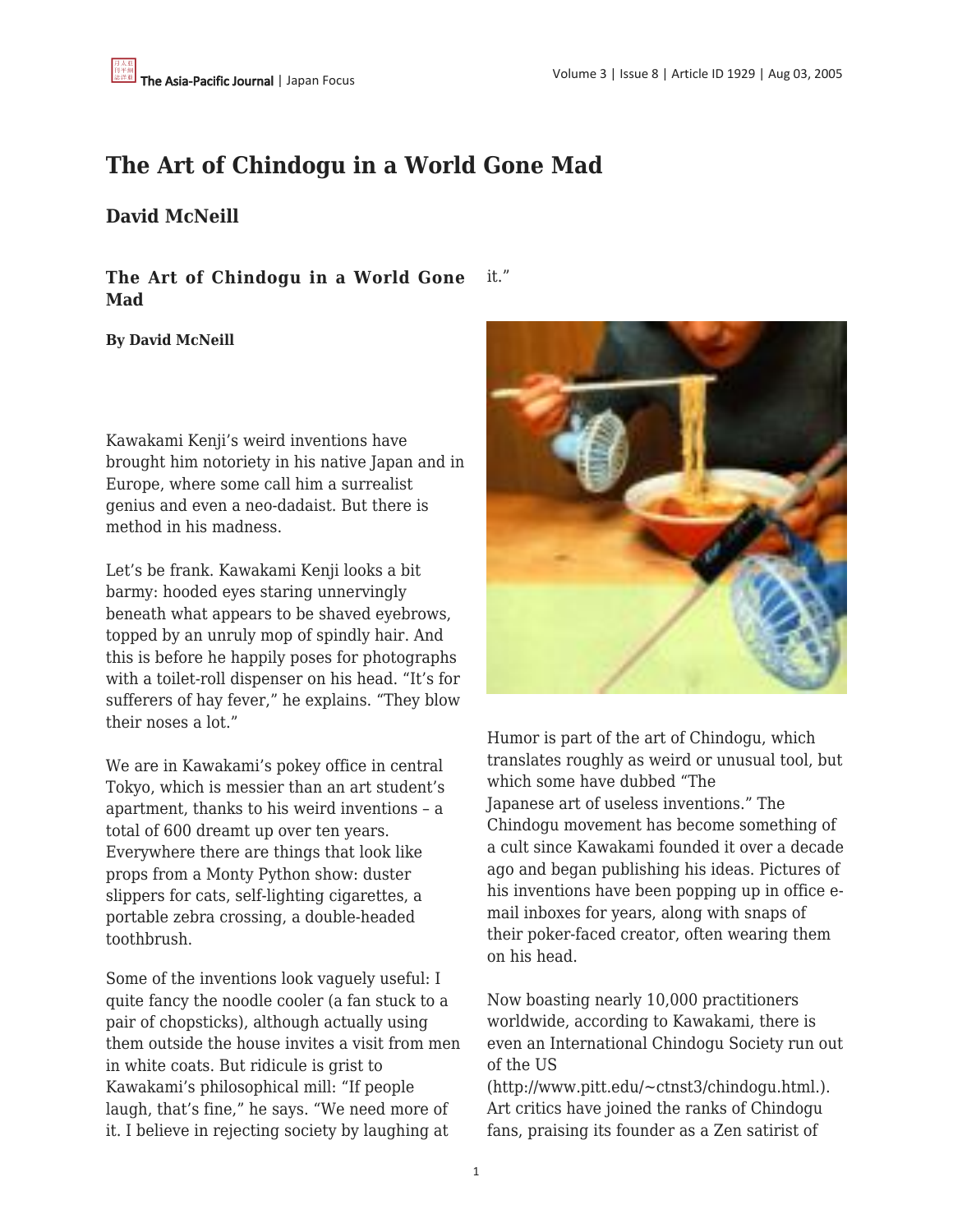consumer society, and Chindogu exhibitions are often staged around the world. In the US, however, the finer points of his critique of capitalism are sometimes lost. "Chindogu is considered radical in other parts of the world," says Kawakami. "But in America they just laugh at the weird Japanese inventor."

Kawakami's books, which have sold about 200,000 copies in Japan, have been translated into English (101 Unuseless Japanese Inventions: The Art of Chindogu and 99 More Unuseless Japanese Inventions, both published by WW Norton & Co.), French, Chinese, German and Spanish, and he makes regular appearances on the BBC and other European TV stations. Barely a month goes by without a media invitation coming through the fax machine, along with diagrams for bananaopeners, spaghetti-cutters and portable toilet seats from Chindogu enthusiasts around the world.



Kawakami himself, tongue firmly buried in cheek, says his creations are "strangely practical and utterly eccentric inventions designed to solve all the nagging problems of domestic life." When he is being serious he will describe them as "invention dropouts," ideas that have broken free from "the suffocating historical dominance of conservative utility." "I describe them as unuseless. Technically they are convenient and you can use them but most won't because of shame."

It all seems like harmless fun, but Chindogu has a serious philosophy and set of rules. The inventions cannot be for real use, for example, but they must work, and they cannot be patented or sold. And humor must not be the only reason for making a Chindogu. It also helps a lot if you have the spirit of an anarchist and hate the way the world is run.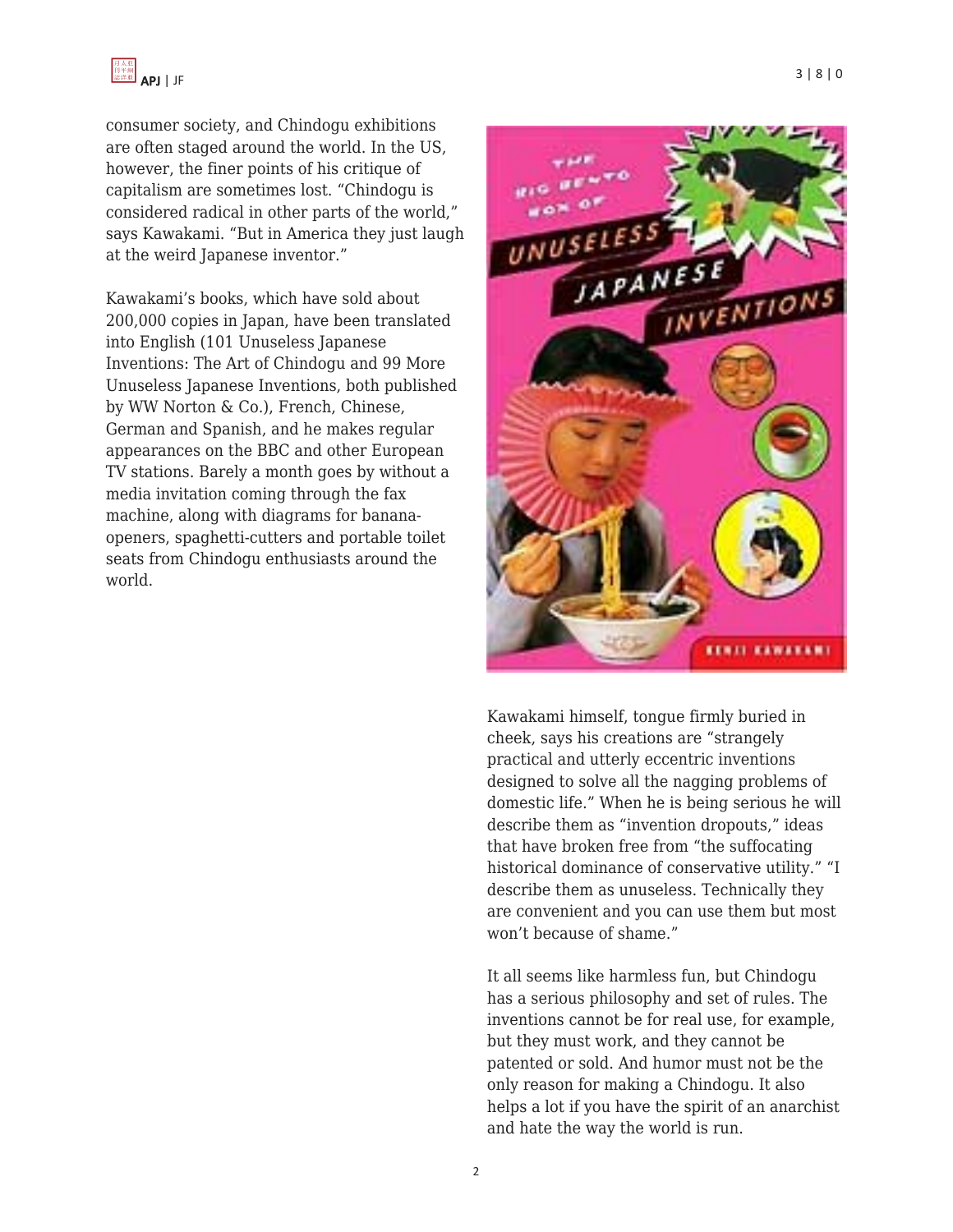"I despise materialism and how everything is turned into a commodity," says the 57-year-old inventor, while chugging on the first of an endless supply of cigarettes. "Things that should belong to everyone are patented and turned into private property. I've never registered a patent and I never will because the world of patents is dirty, full of greed and competition."

So opposed is he to getting his hands dirty with filthy lucre that Murakami waives the interview fees many professional authors charge in Japan and gives the money he makes from his books and articles to his favorite causes. He says he began small, publishing his photos as a hobby in magazines (he still runs a small publishing business) before being inundated with requests for articles and then books. "I made little money from the inventions" he laughs. "I did the photos myself, so I had to find models, and pay for the printing and packaging. But I'd like to make more and set up a foundation to rid the world of landmines. Look at how the big powers create weapons that hurt little innocent people. I hate that."

This has not stopped others from stealing his ideas, including his two-sided slippers, which can be found retailing for 1000 yen on the shelves of a well-known Japanese chain store. "Some people have no principles," he says in disgust. "They'll do anything for money."

Kawakami's anti-materialism appears genuine: He has the casual everyman look of an off-duty corporate worker and has not changed the oversized glasses he has worn for years. He is not married and has no children to send to private school. The only apparent concession to bourgeois luxury is the old 7-series BMW that sits outside his office, but a thick layer of dust makes it clear that the car has not moved in years. "I'm not much of a driver," says its owner.

It's at times like this that Kawakami sounds

most like the radical young activist he once was, one of thousands in Japan who graduated from student politics in the sixties to direct action in the seventies and eighties. The key issues were the Vietnam War and Japan's subservience to capitalist America, but after years of guerilla-style violence against the authorities the movement eventually became dominated by small leftwing sects and turned in on itself, consuming dozens of former radicals in deadly sectarian disputes. About 100 activists were killed in what was called uchigeba, or internecine warfare among the sects. Many more resigned themselves to life in the system they fought. Kawakami decided to lampoon it, after what one can only imagine was a very unhappy spell as editor of a homeshopping magazine.

"I'm an extremist," he says. "I believe we have to do extreme things to make people think about this society and to question common sense. I want people to question everything because they don't think and analyze any more. How else could they have elected a president like that in the United States? He's an idiot. But I think my generation failed to change the world. I don't regret fighting the system but I regret that we ended up fighting ourselves. We set a bad example for the young, which is why today they don't have a clue about what is going on."

Although most of his radical energy now goes into his inventions, Kawakami's hatred for America, and its subservient Asian ally, is undimmed. "In Europe they treat me as an artist, a new Dadaist [after the early twentiethcentury art movement that held irrationality and anarchy as the only rational responses to a world gone mad]. In Australia and Canada, I'm called a scientist. In China and Hong they wonder why I don't try to make money from my inventions. But in Japan and the US, they consider me a maker of party goods. People have been trained not to think in Japan and America. I think it's quite natural to hate